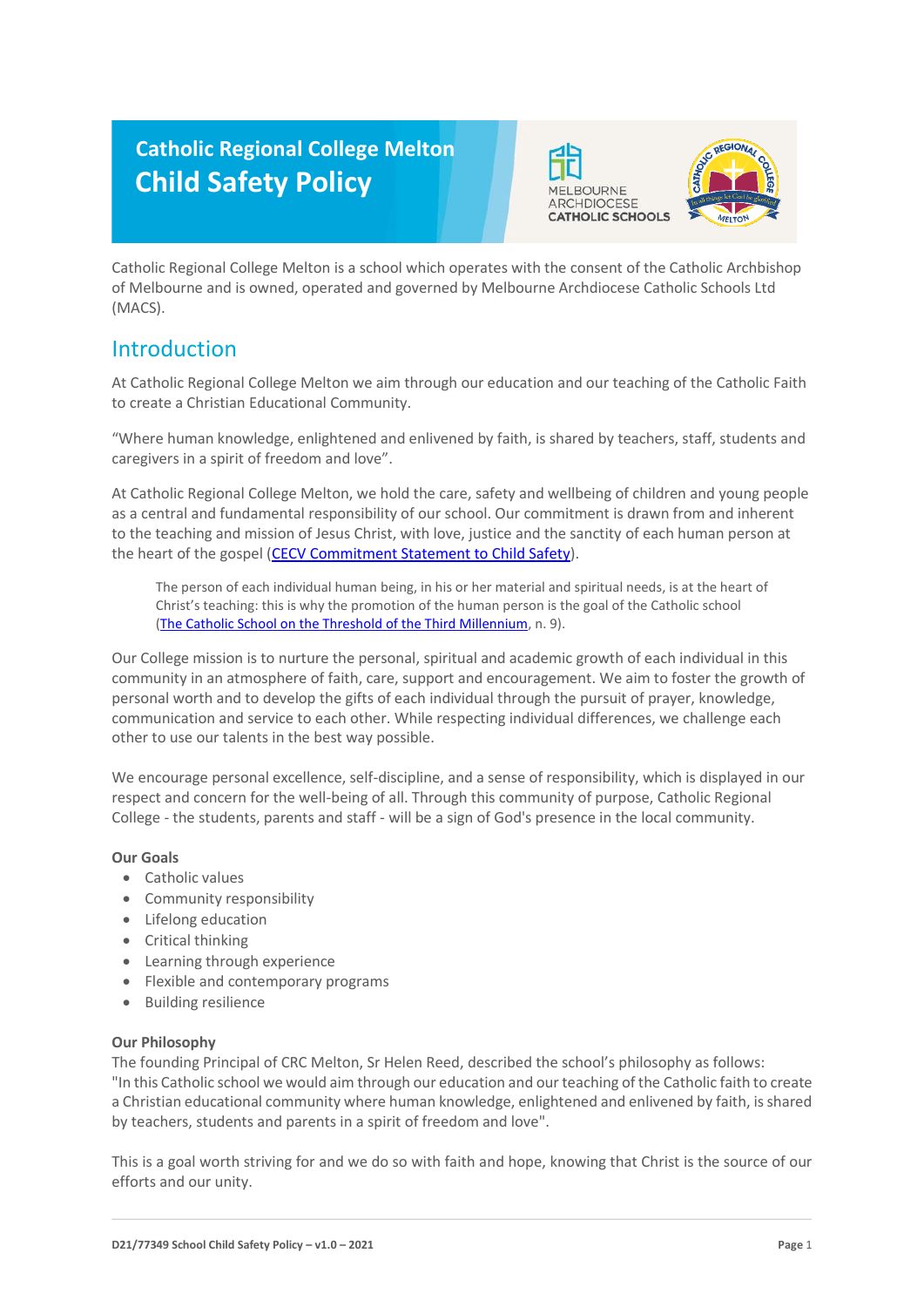As a Catholic school, we aim to:

- show the vital place of faith in living
- offer experience of prayer and worship
- develop values of empathy, service and love.

### Purpose

The purpose of this Policy is to demonstrate the strong commitment of Catholic Regional College Melton to the care, safety and wellbeing of all students at our school. It provides an outline of the policies, procedures and strategies developed to keep students safe from harm, including all forms of abuse in our school environment, on campus, online and in other locations provided by the school.

This Policy takes into account relevant legislative requirements within the state of Victoria, including the specific requirements of the Child Safe Standards as set out in [Ministerial Order No. 870.](http://www.gazette.vic.gov.au/gazette/Gazettes2016/GG2016S002.pdf)

This Policy applies to school staff, including school employees, volunteers, contractors and clergy. It should be read in conjunction with the following related school policies and procedures:

- 1. PROTECT: Identifying and Responding to Abuse Reporting obligations
- 2. Child Safety Code of Conduct
- 3. Reportable Conduct Policy.

### **Principles**

Catholic schools have a moral, legal and mission-driven responsibility to create nurturing school environments where children and young people are respected, their voices are heard, and they are safe and feel safe [\(CECV Commitment Statement to Child Safety\)](https://www.cecv.catholic.edu.au/getmedia/b5d43278-51b9-4704-b45a-f14e50546a70/Commitment-Statement-A4.aspx).

The following principles underpin our commitment to child safety at Catholic Regional College Melton:

- All students deserve, as a fundamental right, safety and protection from all forms of abuse and neglect.
- Our school works in partnership with families and the community to ensure that they are engaged in decision-making processes, particularly those that have an impact on child safety and protection.
- All students have the right to a thorough and systematic education in all aspects of personal safety, in partnership with their parents/guardians/carers.
- All adults in our school, including teaching and non-teaching staff, clergy, volunteers and contractors, have a responsibility to care for children and young people, to positively promote their wellbeing and to protect them from any kind of harm or abuse.
- The policies, guidelines and codes of conduct for the care, wellbeing and protection of students are based on honest, respectful and trusting relationships between adults and children and young people.
- Policies and practices demonstrate compliance with legislative requirements and cooperation with the Church, governments, the police and human services agencies.
- All persons involved in situations where harm is suspected or disclosed must be treated with sensitivity, dignity and respect.
- Staff, clergy, volunteers, contractors, parents and students should feel free to raise concerns about child safety, knowing these will be taken seriously by school leadership.
- Appropriate confidentiality will be maintained, with information being provided to those who have a right or a need to be informed, either legally (including under legislated information sharing schemes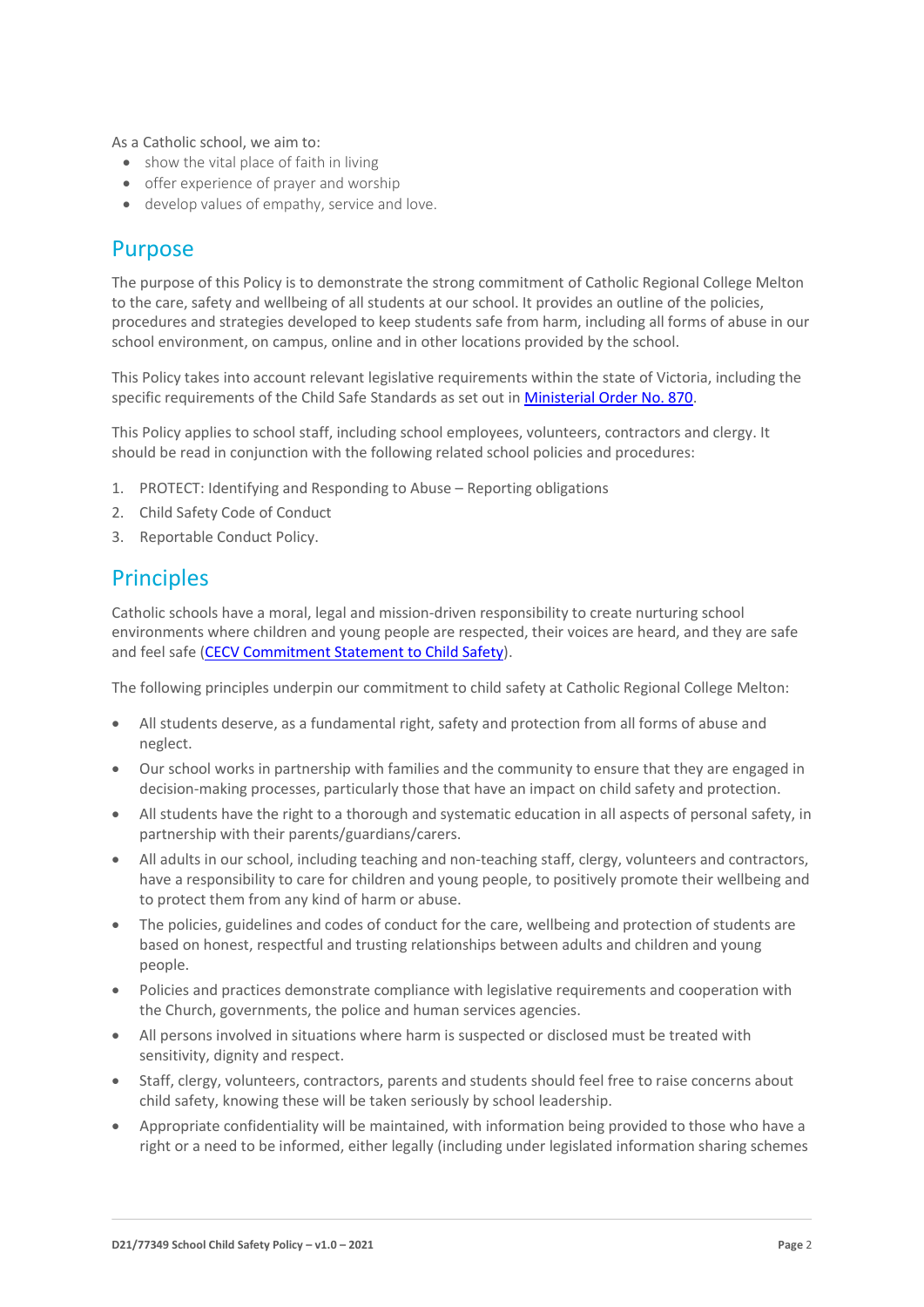being Child Information Sharing Scheme (CISS) or Family Violence Information Sharing Scheme (FVISS)) or pastorally.

### **Definitions**

**Child** means a child enrolled as a student at the school.

**Child abuse** includes:

- (a) any act committed against a child involving:
	- (i) a sexual offence
	- (ii) an offence under section 49B(2) of the *Crimes Act 1958* (grooming)
- (b) the infliction, on a child, of:
	- (i) physical violence
	- (ii) serious emotional or psychological harm
- (c) serious neglect of a child [\(Ministerial Order No. 870\)](http://www.gazette.vic.gov.au/gazette/Gazettes2016/GG2016S002.pdf).

**Child safety** encompasses matters related to protecting all children from child abuse, managing the risk of child abuse, providing support to a child at risk of child abuse, and responding to incidents or allegations of child abuse [\(Ministerial Order No. 870\)](http://www.gazette.vic.gov.au/gazette/Gazettes2016/GG2016S002.pdf).

**Child neglect** includes a failure to provide the child with an adequate standard of nutrition, medical care, clothing, shelter or supervision to the extent that the health and physical development of the child is significantly impaired or placed at serious risk (PROTECT: Identifying and responding to all forms of abuse [in Victorian schools\)](http://www.cecv.catholic.edu.au/getmedia/ebe135a4-d1b3-48a0-81fe-50d4fc451bcd/Identifying-and-Responding-to-All-Forms-of-Abuse.aspx#page%3D27).

**Child physical abuse** generally consists of any non-accidental infliction of physical violence on a child by any person [\(PROTECT: Identifying and responding to all forms of abuse in Victorian schools\)](https://www.cecv.catholic.edu.au/getmedia/ebe135a4-d1b3-48a0-81fe-50d4fc451bcd/Identifying-and-Responding-to-All-Forms-of-Abuse.aspx#page%3D15).

**Child sexual abuse** is when a person uses power or authority over a child to involve them in sexual activity. It can include a wide range of sexual activity and does not always involve physical contact or force [\(PROTECT: Identifying and responding to all](https://www.cecv.catholic.edu.au/getmedia/ebe135a4-d1b3-48a0-81fe-50d4fc451bcd/Identifying-and-Responding-to-All-Forms-of-Abuse.aspx#page%3D17) forms of abuse in Victorian schools).

**Emotional child abuse** occurs when a child is repeatedly rejected, isolated or frightened by threats, or by witnessing family violence [\(PROTECT: Identifying and responding to all forms of abuse in Victorian schools\)](https://www.cecv.catholic.edu.au/getmedia/ebe135a4-d1b3-48a0-81fe-50d4fc451bcd/Identifying-and-Responding-to-All-Forms-of-Abuse.aspx#page%3D26).

**Grooming** is when a person engages in predatory conduct to prepare a child for sexual activity at a later date. It can include communication and/or attempting to befriend or establish a relationship or other emotional connection with the child or their parent/carer [\(PROTECT: Identifying and responding to all](https://www.cecv.catholic.edu.au/getmedia/ebe135a4-d1b3-48a0-81fe-50d4fc451bcd/Identifying-and-Responding-to-All-Forms-of-Abuse.aspx#page%3D20)  [forms of abuse in Victorian schools\)](https://www.cecv.catholic.edu.au/getmedia/ebe135a4-d1b3-48a0-81fe-50d4fc451bcd/Identifying-and-Responding-to-All-Forms-of-Abuse.aspx#page%3D20).

**Mandatory reporting:** The legal requirement under the *Children, Youth and Families Act 2005* (Vic.) to protect children from harm relating to physical and sexual abuse. The Principal, registered teachers and early childhood teachers, school counsellors, religious clergy, medical practitioners and nurses at a school are mandatory reporters under this Act [\(PROTECT: Identifying and responding to all forms of abuse in](http://www.cecv.catholic.edu.au/getmedia/ebe135a4-d1b3-48a0-81fe-50d4fc451bcd/Identifying-and-Responding-to-All-Forms-of-Abuse.aspx#page%3D8)  [Victorian schools\)](http://www.cecv.catholic.edu.au/getmedia/ebe135a4-d1b3-48a0-81fe-50d4fc451bcd/Identifying-and-Responding-to-All-Forms-of-Abuse.aspx#page%3D8).

**Reasonable belief – mandatory reporting:** When school staff are concerned about the safety and wellbeing of a child or young person, they must assess that concern to determine if a report should be made to the relevant agency. This process of considering all relevant information and observations is known as forming a reasonable belief. A 'reasonable belief' or a 'belief on reasonable grounds' is not the same as having proof, but is more than mere rumour or speculation. A reasonable belief is formed if a reasonable person in the same position would have formed the belief on the same grounds [\(PROTECT:](http://www.cecv.catholic.edu.au/getmedia/ebe135a4-d1b3-48a0-81fe-50d4fc451bcd/Identifying-and-Responding-to-All-Forms-of-Abuse.aspx#page%3D35)  [Identifying and responding to all forms of abuse in Victorian schools\)](http://www.cecv.catholic.edu.au/getmedia/ebe135a4-d1b3-48a0-81fe-50d4fc451bcd/Identifying-and-Responding-to-All-Forms-of-Abuse.aspx#page%3D35).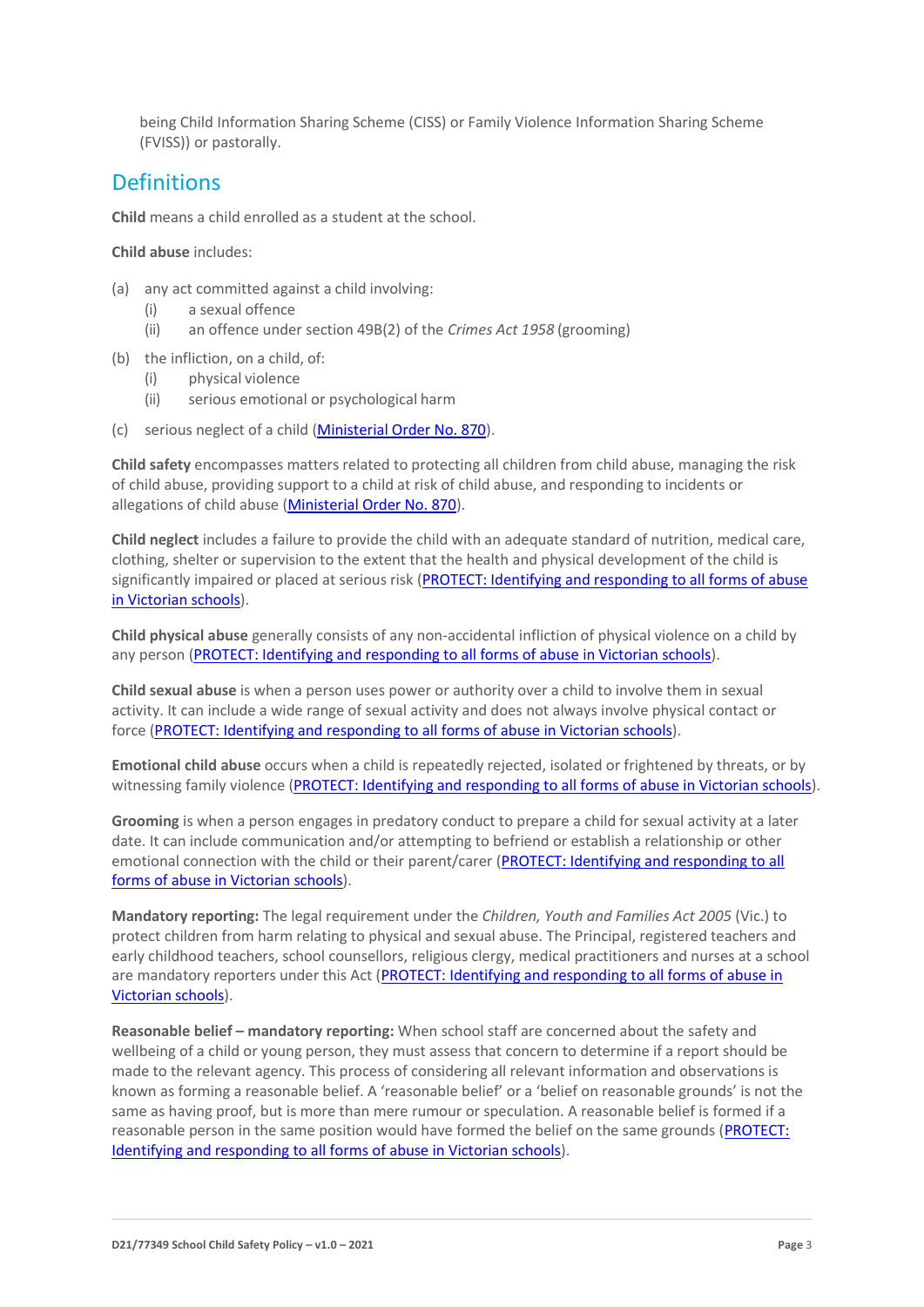**Reasonable belief – reportable conduct scheme:** When a person has a reasonable belief that a worker/volunteer has committed reportable conduct or misconduct that may involve reportable conduct. A reasonable belief is more than suspicion and there must be some objective basis for the belief. It does not necessitate proof or require certainty.

NOTE: the difference between the reasonable belief definitions under mandatory reporting and the reportable conduct scheme is the category of persons who are required to, or can, form the reasonable belief which forms the basis for a report.

**Reportable conduct:** Five types of reportable conduct are listed in the *Child Wellbeing and Safety Act 2005* (Vic.) (as amended by the *Children Legislation Amendment (Reportable Conduct) Act 2017*). These include:

- 1. sexual offences (against, with or in the presence of a child)
- 2. sexual misconduct (against, with or in the presence of a child)
- 3. physical violence (against, with or in the presence of a child)
- 4. behaviour that is likely to cause significant emotional or psychological harm
- 5. significant neglect.

**School environment** means any physical or virtual place made available or authorised by the school governing authority for use by a child during or outside school hours, including:

- a campus of the school
- online school environments (including email and intranet systems)
- other locations provided by the school for a child's use (including, without limitation, locations used for school camps, sporting events, excursions, competitions and other events) [\(Ministerial Order No.](http://www.gazette.vic.gov.au/gazette/Gazettes2016/GG2016S002.pdf)  [870\)](http://www.gazette.vic.gov.au/gazette/Gazettes2016/GG2016S002.pdf).

**School staff** means an individual working in a school environment who is:

- directly engaged or employed by a school governing authority
- a volunteer or a contracted service provider (whether or not a body corporate or any other person is an intermediary)
- a minister of religio[n \(Ministerial Order No. 870\)](http://www.gazette.vic.gov.au/gazette/Gazettes2016/GG2016S002.pdf).

## Policy commitments

All students enrolled at Catholic Regional College Melton have the right to feel safe and be safe. The wellbeing of children in our care will always be our first priority and we do not and will not tolerate child abuse. We aim to create a child-safe and child-friendly environment where children are free to enjoy life to the full without any concern for their safety. There is particular attention paid to the most vulnerable children, including Aboriginal and Torres Strait Islander children, children from culturally and/or linguistically diverse backgrounds, and children with a disability.

#### **Our commitment to our students**

- We commit to the safety and wellbeing of all children and young people enrolled in our school.
- We commit to providing children and young people with positive and nurturing experiences.
- We commit to listening to children and young people, and empowering them by taking their views seriously and addressing any concerns that they raise with us.
- We commit to taking action to ensure that children and young people are protected from abuse or harm.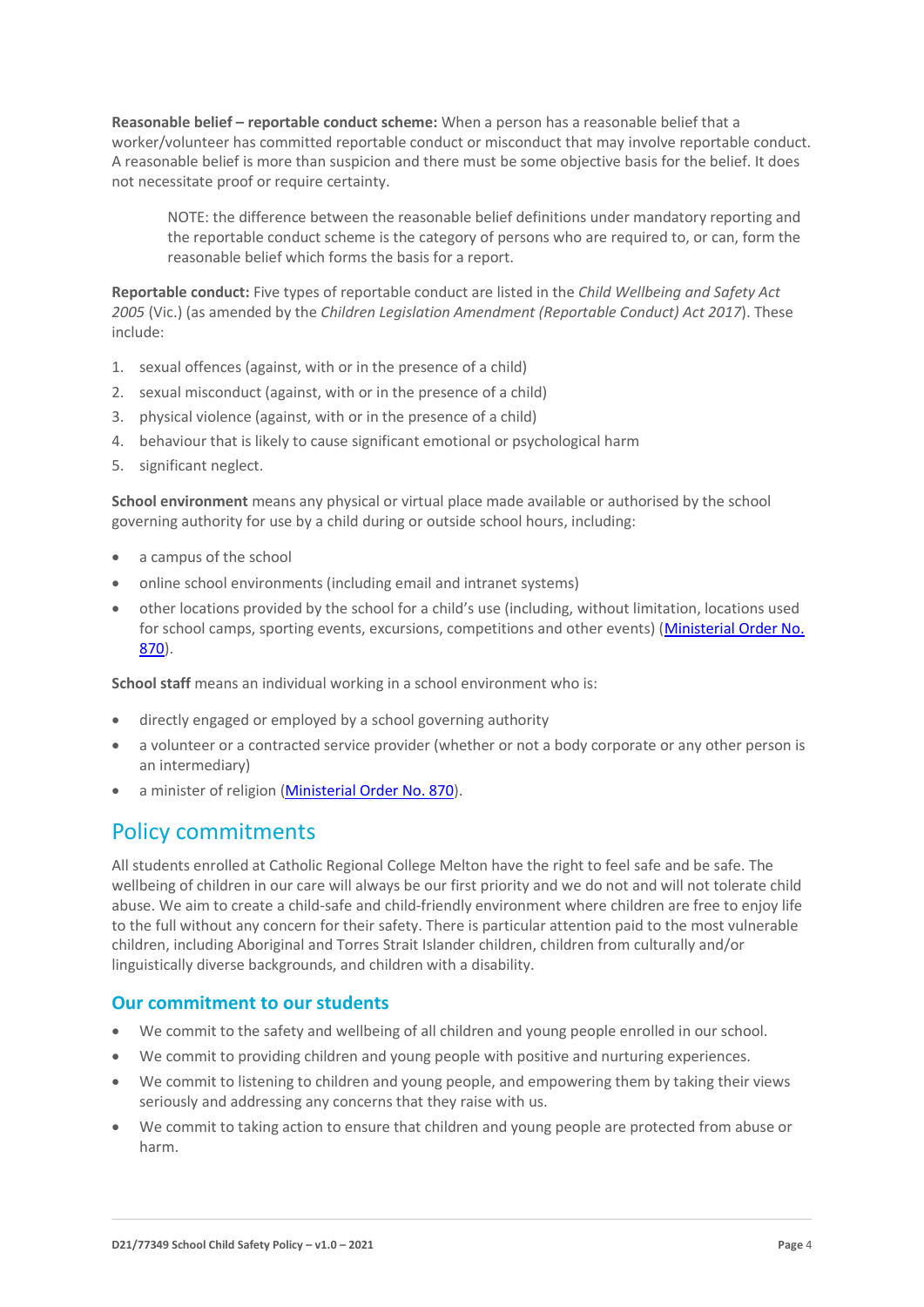- We commit to teaching children and young people the necessary skills and knowledge to understand and maintain their personal safety and wellbeing.
- We commit to seeking input and feedback from students regarding the creation of a safe school environment.

#### **Our commitment to parents, guardians and carers**

- We commit to communicating honestly and openly with parents, guardians and carers about the wellbeing and safety of their children.
- We commit to engaging with, and listening to, the views of parents, guardians and carers about our child safety practice, policies and procedures.
- We commit to transparency in our decision-making with parents, guardians and carers where it will not compromise the safety of children or young people.
- We commit to acknowledging the cultural diversity of students and families, and being sensitive to how this may impact on student safety issues.
- We commit to continuously reviewing and improving our systems to protect children from abuse.

#### **Our commitment to our school staff (school employees, volunteers, contractors and clergy)**

- We commit to providing all Catholic Regional College Melton staff with the necessary support to enable them to fulfil their roles. This will include regular and appropriate learning opportunities.
- We commit to providing regular opportunities to clarify and confirm policy and procedures in relation to child safety, and young people's protection and wellbeing. This will include annual training in the principles and intent of the Child Safety Policy and Child Safety Code of Conduct, and staff responsibilities to report concerns.
- We commit to listening to all concerns voiced by Catholic Regional College Melton staff, clergy, volunteers and contractors about keeping children and young people safe from harm.
- We commit to providing opportunities for Catholic Regional College Melton school employees, volunteers, contractors and clergy to receive formal debriefing and counselling arising from incidents of the abuse of a child or young person.
- We commit to providing access for Catholic Regional College Melton school employees, volunteers, contractors and clergy to the Employee Assistance Program, Access EAP, and are encouraged to use the use this confidential service. [\(https://www.accesseap.com.au/\)](https://www.accesseap.com.au/).

### Responsibilities and organisational arrangements

Everyone employed or volunteering at Catholic Regional College Melton has a responsibility to understand the important and specific role they play individually and collectively to ensure that the wellbeing and safety of all students is at the forefront of all they do and every decision they make [\(CECV](https://www.cecv.catholic.edu.au/getmedia/b5d43278-51b9-4704-b45a-f14e50546a70/Commitment-Statement-A4.aspx)  [Commitment Statement to Child Safety\)](https://www.cecv.catholic.edu.au/getmedia/b5d43278-51b9-4704-b45a-f14e50546a70/Commitment-Statement-A4.aspx).

The school has allocated roles and responsibilities for child safety as follows:

- Deputy Principal Student Wellbeing
- Director of Student Wellbeing

#### **Guide to responsibilities of school leadership**

The Principal, the school governing authority and school leaders at Catholic Regional College Melton recognise their particular responsibility to ensure the development of preventative and proactive strategies that promote a culture of openness, awareness of and shared responsibility for child safety. Responsibilities include: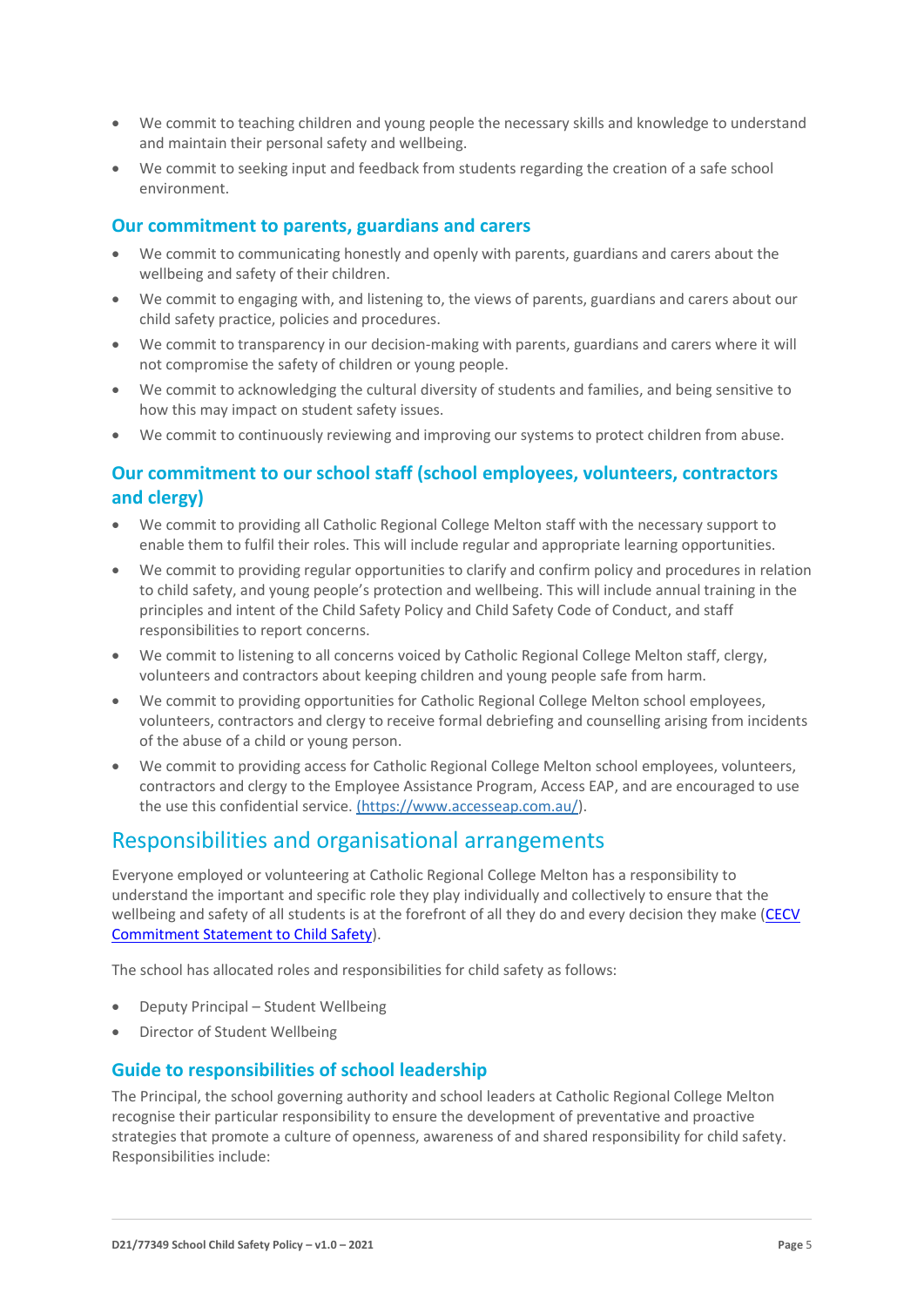- creating an environment for children and young people to be safe and to feel safe
- upholding high principles and standards for all staff, clergy, volunteers and contractors
- promoting models of behaviour between adults and children and young people based on mutual respect and consideration
- ensuring thorough and rigorous practices are applied in the recruitment, screening and ongoing professional learning of staff
- ensuring that school personnel have regular and appropriate learning to develop their knowledge of, openness to and ability to address child safety matters
- providing regular opportunities to clarify and confirm legislative obligations, policy and procedures in relation to children and young people's protection and wellbeing
- ensuring the school meets the specific requirements of the Victorian Child Safe Standards as set out in [Ministerial Order No. 870](http://www.gazette.vic.gov.au/gazette/Gazettes2016/GG2016S002.pdf)
- ensuring the school takes specific action to protect children from abuse in line with the three new criminal offences introduced under the *Crimes Act 1958* (Vic.) and in line wit[h PROTECT: Identifying](http://www.cecv.catholic.edu.au/getmedia/ebe135a4-d1b3-48a0-81fe-50d4fc451bcd/Identifying-and-Responding-to-All-Forms-of-Abuse.aspx)  [and responding to all forms of abuse in Victorian schools](http://www.cecv.catholic.edu.au/getmedia/ebe135a4-d1b3-48a0-81fe-50d4fc451bcd/Identifying-and-Responding-to-All-Forms-of-Abuse.aspx)
- ensuring the school understands and reports all matters that may constitute reportable conduct under the Reportable Conduct Scheme and in accordance with the School's reportable conduct policy
- sharing information under legislated information sharing schemes (CISS and FVISS) I accordance with the school's prescribed role as an ISE.
- working to provide opportunities to promote student voice.

#### **Guide to responsibilities of school staff**

Responsibilities of school staff (school employees, volunteers, contractors and clergy) include:

- treating children and young people with dignity and respect, acting with propriety, providing a duty of care, and protecting children and young people in their care
- following the legislative and internal school policies, procedures and processes in the course of their work, if they form a reasonable belief that a child or young person has been or is being abused or neglected
- providing a physically and psychologically safe environment where the wellbeing of children and young people is nurtured
- undertaking regular training and education in order to understand their individual responsibilities in relation to child safety, and the wellbeing of children and young people
- assisting children and young people to develop positive, responsible and caring attitudes and behaviours which recognise the rights of all people to be safe and free from abuse
- following the school's Child Safety Code of Conduct.
- promoting student voice and efficacy at every opportunity.

#### **Organisational arrangements**

The Principal has the overall leadership role in monitoring and responding to the policy, procedures and practices for child safety in Catholic Regional College Melton in accordance with this Policy.

The case management approach to student wellbeing provides a team approach to problem solving and provides support for the Year Level Coordinators. The Deputy Principal – Student Wellbeing, Director of Student Wellbeing, Year Level Coordinators, Counsellor and Psychologist (when required) meet formally once per 10 school days to discuss, monitor and support the academic and wellbeing needs of each student on the agenda for the meeting.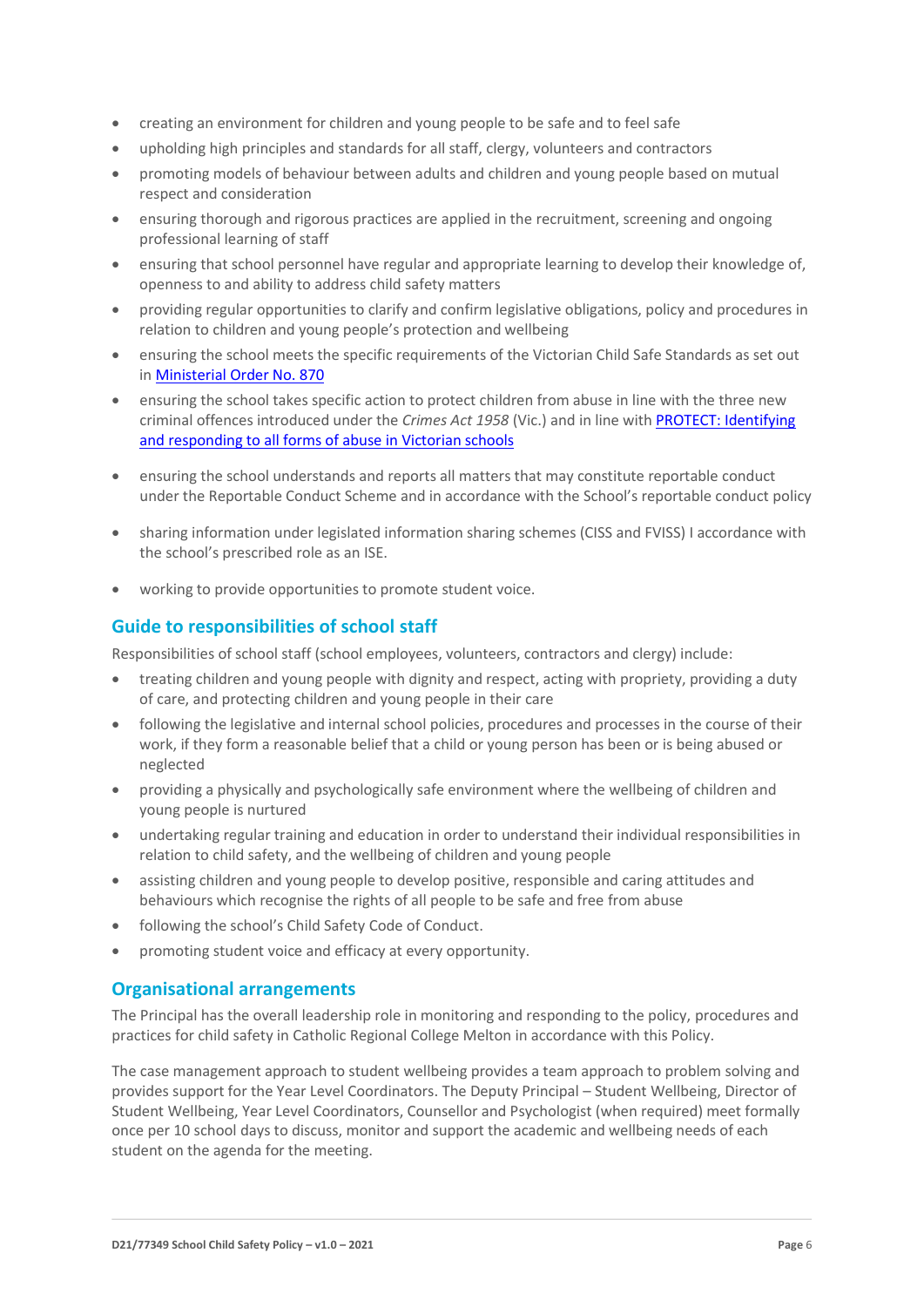The Homeroom Teachers, and subject teachers are provided with strategies or information regarding students enabling the whole staff to work together to create a safe, supportive learning environment in an atmosphere of care.

Catholic Regional College Melton's website and newsletter will provide information to keep parents and carers informed of child safety commitments, procedures and arrangements.

## Expectation of our school staff – Child Safety Code of Conduct

At Catholic Regional College Melton, we expect school employees, volunteers, contractors and clergy to proactively ensure the safety of students at all times and to take appropriate action if there are concerns about the safety of any child at the school. All school staff must remain familiar with the relevant laws, the code of conduct, and policies and procedures in relation to child protection, and comply with all requirements. We have developed a Child Safety Code of Conduct [School-Child-Safety-Code-of-Conduct](School-Child-Safety-Code-of-Conduct-v1-2021.pdf)[v1-2021,](School-Child-Safety-Code-of-Conduct-v1-2021.pdf) which recognises the critical role that school staff play in protecting the students in our care and establishes clear expectations of school employees, volunteers, contractors and clergy for appropriate behaviour with children in order to safeguard them against abuse and/or neglect.

Our Code also protects school staff through clarification of acceptable and unacceptable behaviour.

#### Acceptable Behaviours

All staff, volunteers, contractors, clergy and board/school council members are responsible for supporting the safety of children by:

- adhering to the school's child safe policy and upholding the school's statement of commitment to student safety at all times.
- taking all reasonable steps to protect students from abuse.
- treating everyone in the school community with respect.
- listening and responding to the views and concerns of students, particularly if they are telling you that they or another student has been abused or that they are worried about their safety/the safety of another child.
- promoting the cultural safety, participation and empowerment of Aboriginal and Torres Strait Islander students (for example, by never questioning an Aboriginal and Torres Strait Islander child's self-identification).
- promoting the cultural safety, participation and empowerment of students with culturally and/or linguistically diverse backgrounds (for example, by having a zero tolerance of discrimination).
- promoting the safety, participation and empowerment of students with a disability (for example, during personal care activities).
- ensuring as far as practicable that adults are not alone with a student.
- reporting any allegations of student abuse to the school's leadership or student wellbeing officer.
- understanding and complying with all reporting obligations as they relate to mandatory reporting and reporting under the Crimes Act 1958.
- reporting any student safety concerns to the school's leadership or student wellbeing officer.
- if an allegation of student abuse is made, ensuring as quickly as possible that the student(s) are safe.
- adhering to the school's Communications policy.
- reporting to the Victorian Institute of Teaching any charges, committals for trial or convictions in relation to a sexual office by a registered teacher, or certain allegations or concerns about a registered teacher.
- Maintain high levels of privacy and security on all personal Social Media sites.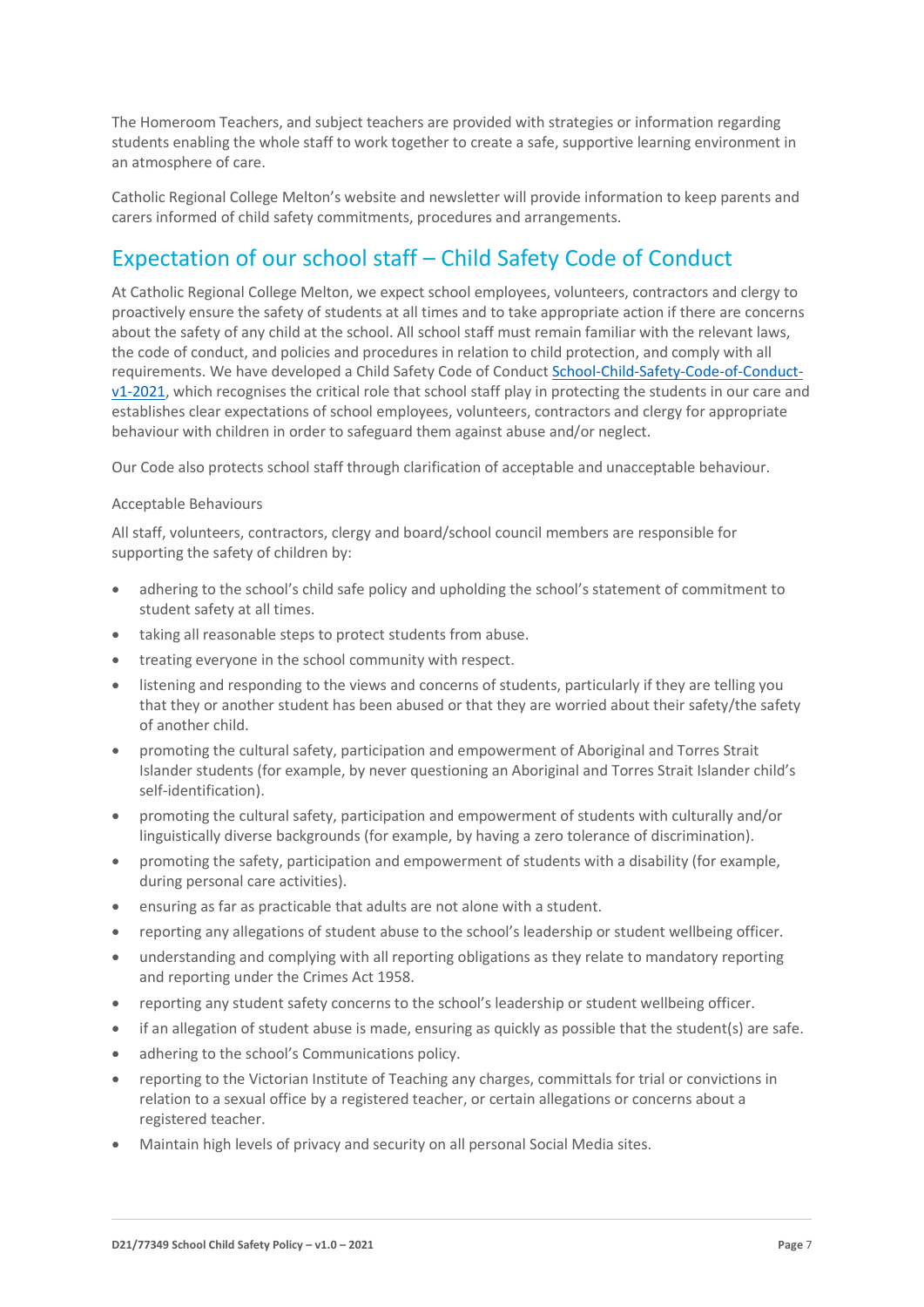- It is acknowledged that at times staff may have occasion to be in contact with students and families due to community sport or filial relationships. Staff are asked to notify the Principal if this is the case.
- A staff member's Duty of Care is not diminished when working outside of the College and conduct should remain of the highest professional standard at all times.
- Unacceptable Behaviours
- All staff, volunteers, contractors, clergy and board/school council members must not:
- ignore or disregard any suspected or disclosed student abuse
- develop any 'special' relationships with students that could be seen as favouritism (for example, the offering of gifts or special treatment for specific student)
- exhibit behaviours with students which may be construed as unnecessarily physical
- put students at risk of abuse
- initiate unnecessary physical contact with students or do things of a personal nature that a student can do for themselves
- engage in open discussions of a mature or adult nature in the presence of students that do not relate to their College role.
- use inappropriate language in the presence of students
- express personal views on cultures, race or sexuality in the presence of students
- discriminate against any student, including because of age, gender, race, culture, vulnerability, sexuality, ethnicity or disability
- have contact with a student or their family outside of school without the school's leadership or student wellbeing
- officer's knowledge and/or consent or the school governing authority's approval (for example, nonschool tutoring, private instrumental/other lessons or sport coaching). Accidental contact, such as seeing people in the street, is appropriate.
- have personal contact via social media, private email or telephone with any students or their family. Any communication should only be via the staff and student College email address or the approved College Learning Management System (Teams/ SIMON)
- exchange personal contact details such as social networking sites or personal email addresses
- photograph or video a student without the consent of the parent or guardians
- work with students whilst under the influence of alcohol or illegal drugs
- consume illegal drugs at school or at school events in the presence of students
- consume alcohol at school or at school events in the presence of students (unless authorised  $-e.g.$ Year 12 Graduation Dinner)

## Student safety and participation

At Catholic Regional College Melton, we actively encourage all students to openly express their views and feel comfortable about giving voice to the things that are important to them.

We teach students about what they can do if they feel unsafe and enable them to understand, identify, discuss and report their concerns. We listen to and act on any concerns students, or their parents or carers, raise with us.

The curriculum design integrates appropriate knowledge and skills to enhance students' understanding of being safe. Teaching and learning strategies that acknowledge and support student agency and voice are implemented.

We have developed appropriate education about:

• standards of behaviour for students attending our school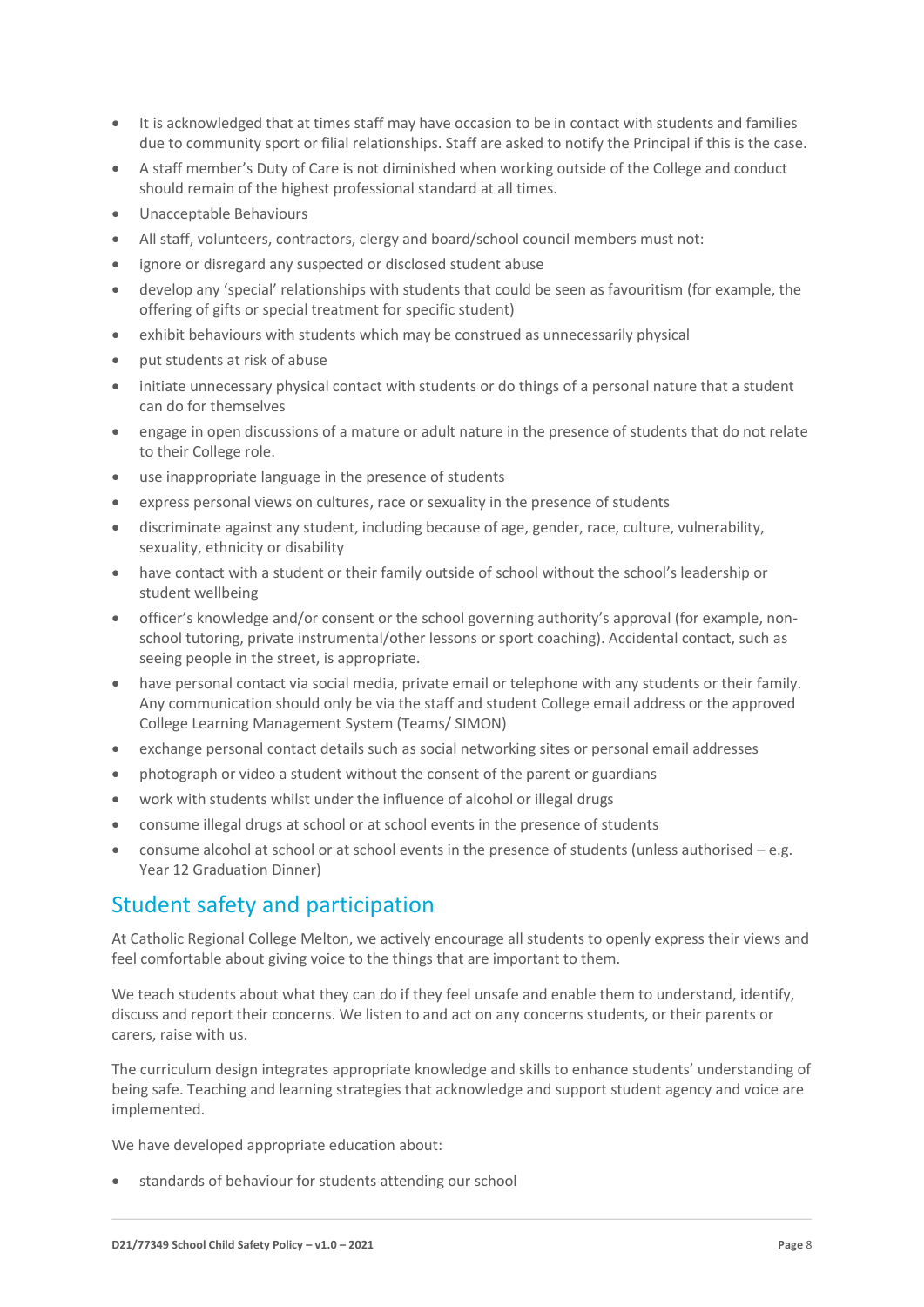- healthy and respectful relationships (including sexuality)
- resilience
- child abuse awareness and prevention.
- students are aware of the teachers in the Wellbeing team and who they can approach to discuss their concerns if they feel unsafe
- we listen to and act on any concerns students, parents, carers or the community discuss with us
- students are encouraged to participate in youth forums and whole school assemblies to voice their opinions and actively encourage students to express their opinions about matters important to them
- newsletter items regularly address wellbeing issues such as cyberbullying

## Reporting and responding

Our school records any child safety complaints, disclosures or breaches of the Child Safety Code of Conduct, and stores the records in accordance with security and privacy requirements. Our school complies with legal obligations that relate to managing the risk of child abuse under the *Children, Youth and Families Act 2005* (Vic.), the *Crimes Act 1958* (Vic.), the *Child Wellbeing and Safety Act 2005* (Vic.) and the recommendations of the *[Betrayal of Trust](http://www.parliament.vic.gov.au/fcdc/article/1788)* report.

Child protection reporting obligations fall under separate pieces of legislation with differing reporting requirements.

Our school's PROTECT: Identifying and Responding to Abuse – Reporting obligations [PROTECT-Identifying](PROTECT-Identifying-and-Responding-to-Abuse-Reporting-Obligations-v1-0-2021.pdf)[and-Responding-to-Abuse-Reporting-Obligations-v1-0-2021,](PROTECT-Identifying-and-Responding-to-Abuse-Reporting-Obligations-v1-0-2021.pdf) updated on 20 January 2021, sets out the actions required under the relevant legislation when there is a reasonable belief that a child at our school is in need of protection or a criminal offence has been committed, and provides guidance and procedures on how to make a report.

Our policy assists staff, volunteers and families to:

- identify the indicators of a child or young person who may be in need of protection
- understand how a reasonable belief is formed under the reportable conduct scheme as well as mandatory reporting
- make a report of a child or young person who may be in need of protection
- comply with mandatory reporting obligations under child protection law, and their legal obligations relating to child abuse and grooming under criminal law
- comply with reporting obligations under the reportable conduct scheme including obligations to report and investigate allegations of reportable conduct.

Our school has also established additional internal procedures and processes to help ensure that appropriate action is taken to respond to concerns about the wellbeing and/or safety of a student.

Our school is a prescribed Information Sharing Entity (ISE) meaning that, where legislated requirements are met, it is able to share confidential information with other ISEs to promote child wellbeing or safety under the CISS or FVISS.

- Homeroom teachers monitor the safety and wellbeing of the students in their homeroom group. If they have a suspicion or form a reasonable belief, they immediately discuss it with the Year Level Coordinator or Director of Student Wellbeing.
- When a student feels at risk, they are able to meet with their subject teacher or Homeroom teacher, the Year Level Coordinator or Director of Student Wellbeing to discuss any matters of concern.
- We have a proactive model at Catholic Regional College Melton, where the Wellbeing team have a case management meeting for each year level. The attendees are the two counsellors, two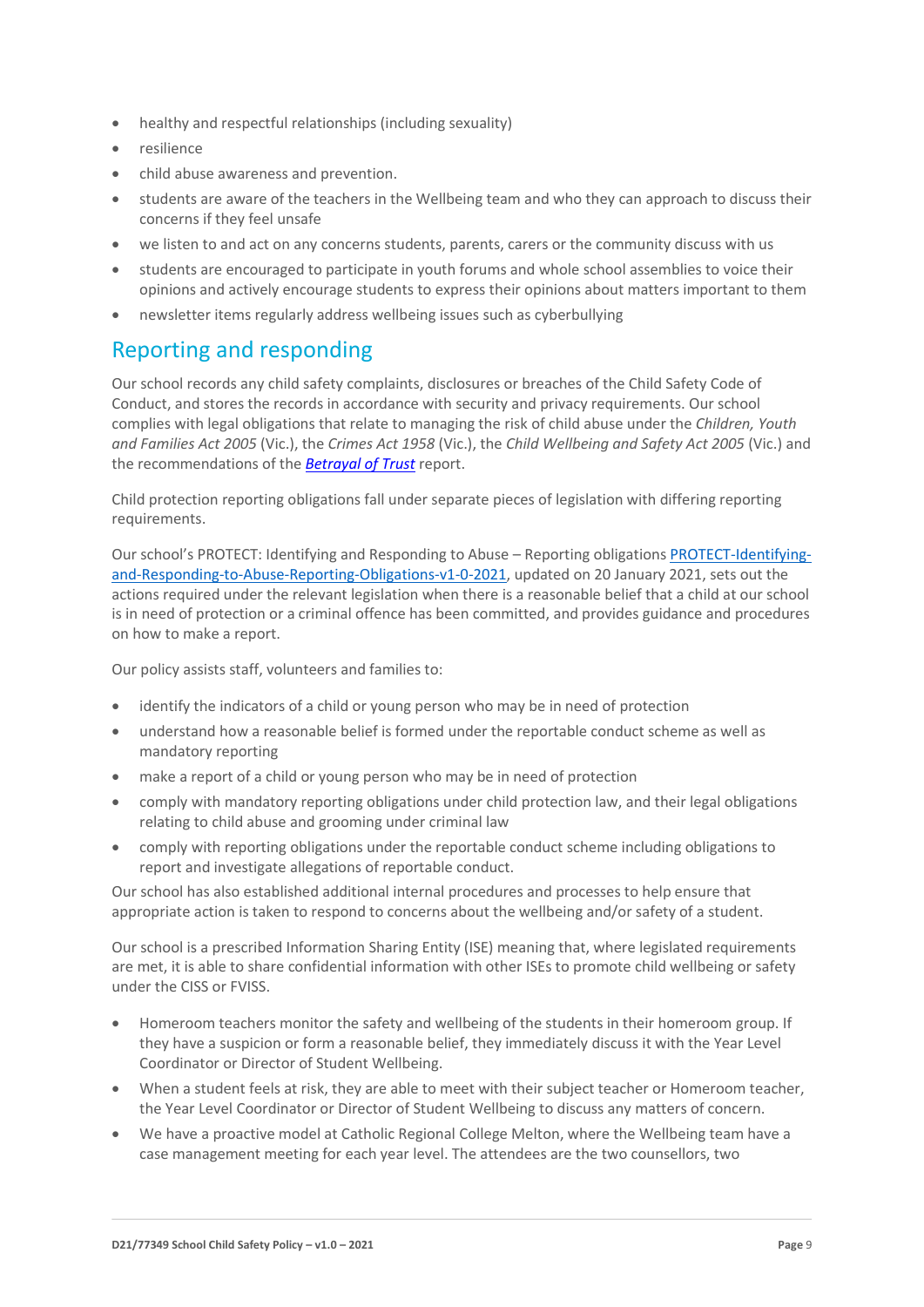psychologists, Year Level Coordinators, Director of Student Wellbeing and the Deputy Principal – Student Wellbeing, all focused on meeting the needs and welfare of the students at the College.

At Catholic Regional College Melton, if any member of our school community has concerns for a child's safety they need to discuss, they can notify the school Principal, the Deputy Principal – Student Wellbeing or Deputy Principal – Operations, Staffing & Strategic Intent.

If the Principal or Child Safety Officer is not available, then it should be discussed with a member of the school leadership team. Alternatively, any member of the school community may report directly to the responsible authority.

The staff member, supported by the Principal or designated Child Safety Officer will follow the step-bystep guide to making a report as outlined in the [Four Critical Actions for Schools: Responding to Incidents,](https://www.education.vic.gov.au/Documents/about/programs/health/protect/FourCriticalActions_ChildAbuse.pdf)  [Disclosures and Suspicions of Child Abuse.](https://www.education.vic.gov.au/Documents/about/programs/health/protect/FourCriticalActions_ChildAbuse.pdf)

## Screening and recruitment of school staff

Catholic Regional College Melton will apply thorough and rigorous screening processes in the recruitment of employees and volunteers involved in child-connected work. Our commitment to child safety and our screening requirements are included in all advertisements for such employee, contractor and volunteer positions, and all applicants are provided with copies of the school's Child Safety Code of Conduct and the Child Safety Policy.

Each job description for staff involved in child-connected work has a clear statement that sets out the requirements, duties and responsibilities regarding child safety for those in that role and the occupant's essential qualifications, experience and attributes in relation to child safety and wellbeing.

When recruiting and selecting employees, contractors and volunteers involved in child-connected work, we make all reasonable efforts to gather, verify and record the following information about any person we propose to engage:

- confirm the applicant's Working with Children Check and National Police Check status and/or professional registration (as relevant)
- obtain proof of personal identity and any professional or other qualifications
- verify the applicant's history of work involving children
- obtain references that address the applicant's suitability for the job and working with children.

We will also ensure that appropriate supervision or support arrangements are in place in relation to the induction of new school staff into the school's policies, codes, practices and procedures governing child safety and child-connected work.

We have procedures and processes for monitoring and assessing the continuing suitability of school staff to work with children, including regular reviews of the status of Working with Children Checks and staff professional registration requirements such as Victorian Institute of Teaching (VIT) registration.

Catholic Regional College Melton implements the following CECV guidelines:

- *Guidelines on the Employment of Staff in Catholic Schools*
- *Guidelines on the Engagement of Volunteers in Catholic Schools*
- *Guidelines on the Engagement of Contractors in Catholic Schools*
- *NDIS/External Providers: Guidelines for Schools*.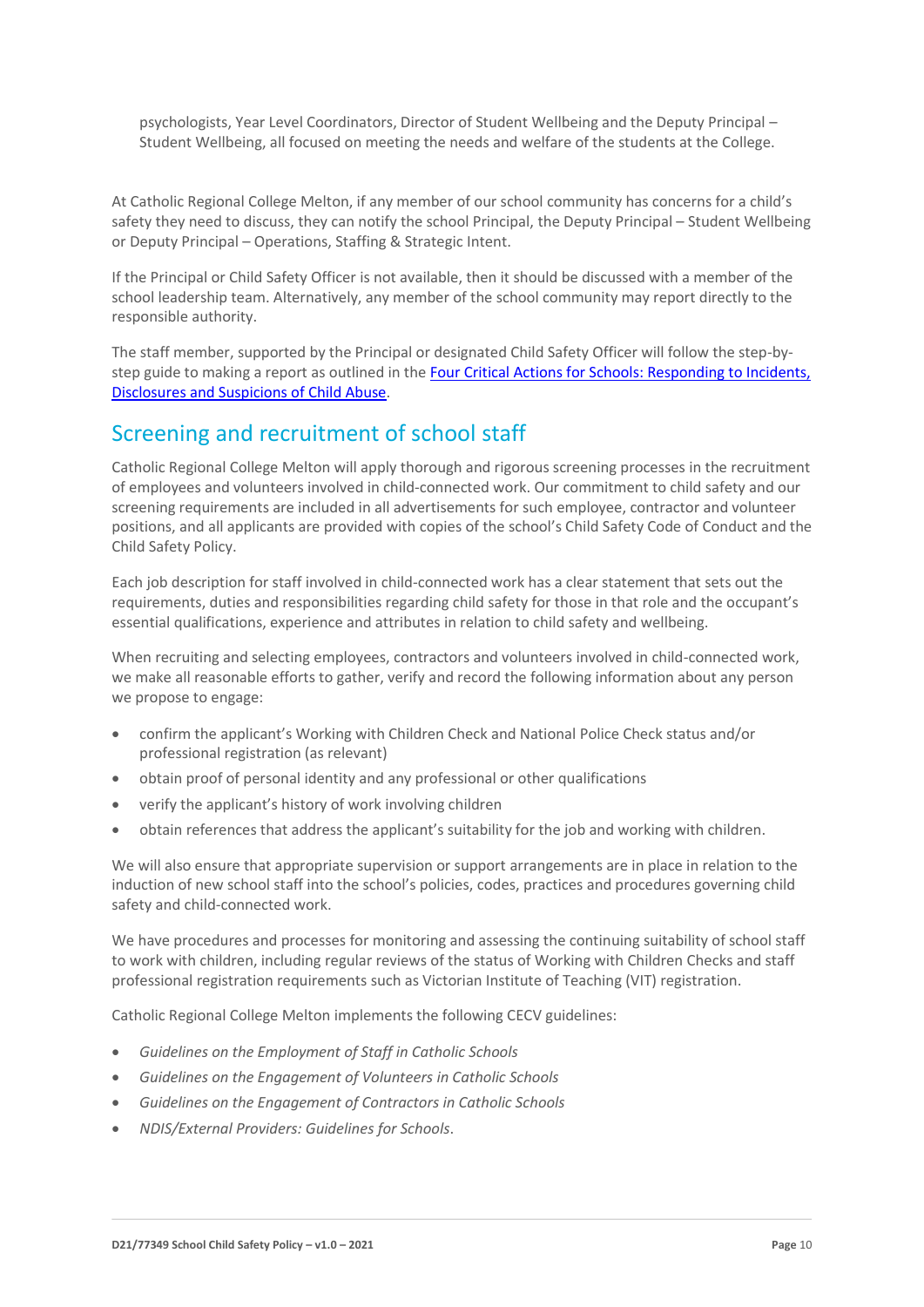## Child safety – education and training for school staff

Catholic Regional College Melton provides employees, volunteers and clergy with regular and appropriate opportunities to develop their knowledge of, openness to and ability to address child safety matters. This includes induction, ongoing training and professional learning to ensure that everyone understands their professional and legal obligations and responsibilities, and the procedures for reporting suspicion of child abuse and neglect.

At least annually, our professional learning and training addresses:

- staff's individual and collective obligations and responsibilities for managing the risk of child abuse
- child abuse risks in the school environment
- the reportable conduct scheme
- our school's current child safety standards.
- All new staff undertake an Induction Program where our Child Safety Policy is distributed and explained.
- All staff undertake yearly induction with distribution of Staff Handbooks, and our Child Safety Policy is presented and reviewed in staff meetings to ensure that everyone understands their professional and legal obligations and responsibilities, and the procedures for reporting suspicion of child abuse and neglect.
- All staff will undertake Child Safety training / updates as our Policy states.

### Risk management

At Catholic Regional College Melton, we are committed to proactively and systematically identifying and assessing risks to student safety across our whole school environment, and reducing or eliminating (where possible) all potential sources of harm. We document, implement, monitor and periodically review our risk management strategies for child safety, and ensure that the strategies change as needed and as new risks arise.

Initially, issues may be identified by Year Level Case Management Teams who provide a team approach to problem solving and provides support for the Year Level Coordinators. The Deputy Principal – Student Wellbeing, Director of Student Wellbeing, Year Level Coordinators, Counsellor and Psychologist (when required) meet formally once per 10 school days to discuss, monitor and support the academic and wellbeing needs of each student on the agenda for the meeting. Matters of whole school are referred to the Year Level Coordinator team. This consists of the Deputy Principal – Student Wellbeing, Director of Student Wellbeing and Year Level Coordinators.

The Child Safety Team identify and manage risks. Catholic Regional College Melton also maintains a risk register via Complispace.

## Relevant legislation

- *Children, Youth and Families Act 2005* (Vic.)
- *Child Wellbeing and Safety Act 2005* (Vic.)
- *Worker Screening Act 2020* (Vic.)
- *Education and Training Reform Act 2006* (Vic.)
- *Education and Training Reform Regulations 2017* (Vic.)
- *Equal Opportunity Act 2010* (Vic.)
- *Privacy Act 1988* (Cth)
- *Crimes Act 1958* (Vic.) Three new criminal offences have been introduced under this Act: